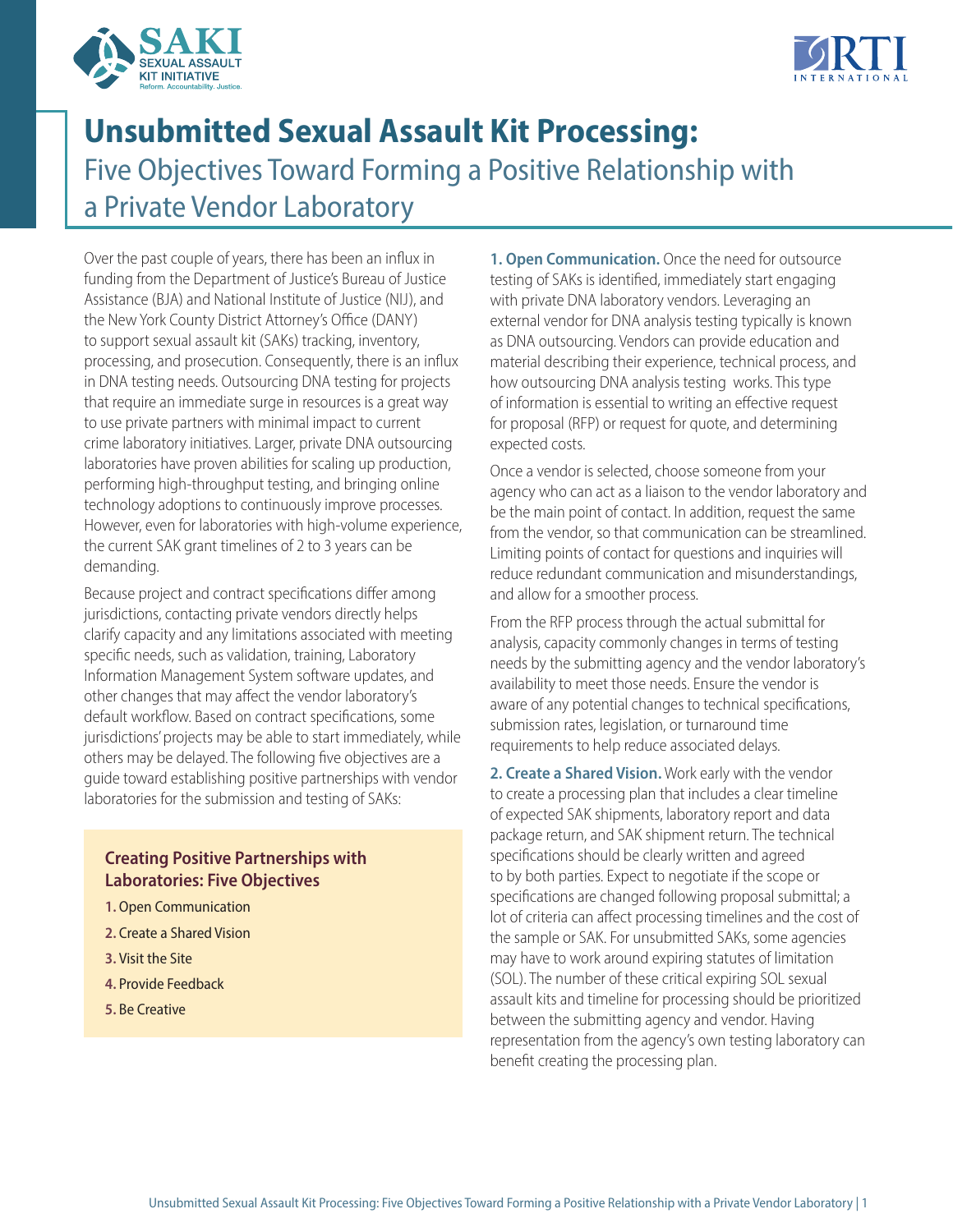If the shared vision is created during the contract process, ideally the contract should consider identifying the following:

- Number of SAKs to be submitted
- Expected submission rates
- Required technical specifications (i.e., type of DNA amplification kit)
- $\bullet$  DNA workflow and pricing with possible alternatives (as applicable)
- Legislation-enforced or ideal turnaround times
- Specific data package requirements
- Main points of contact

Consider submitting a small batch of SAKs (i.e., 10% to 20% of an expected submission batch) as the first shipment. This will help the vendor laboratory to implement contract specifications and allow time for the submitting agency to adjust needs and requirements after reviewing the returned data package. Further adjustments then can be made before a process is implemented on a larger scale.

**3. Effective Site Visit.** Documentation of an on-site visit at the vendor laboratory is a Federal Bureau of Investigation Quality Assurance Standard audit requirement and should be coordinated between the agency's local laboratory and the vendor lab. A site visit provides the means for the agency's local laboratory to accept ownership of the work produced by the vendor for means of participating in the Combined DNA Index System, known as CODIS. Many items such as standard operating procedures and validation summaries can be provided ahead of time and reviewed remotely. Effective on-site visits should be a stepping stone to building a positive relationship and understanding the outsourcing process.

#### <span id="page-1-1"></span><span id="page-1-0"></span>**Use time wisely:**

Review past audits instead of trying to conduct a new one. Discuss nonconformances, corrective and preventive action plans, and how these plans have been documented or communicated.

Understand what a case file and data package will look like and how to best review them.

Go through examples of complex mixture interpretation and report statements.

Review the shared vision and technical specifications to make sure everything is clear, and document any agreed changes.

Meet the management team, especially the agency-specific liaisons.

Discuss challenges, issues, and any future needs.

**4. Provide Feedback.** Providing feedback to the vendor, once the outsourcing has started, is a critical element. Let the vendor know the services you appreciate, as well as what is causing stress or anxiety. Early feedback gives the vendor time to react before a small issue becomes a large one. Feedback also helps to guarantee that certain services that are appreciated will continue or improve in the future. The vendor laboratory may also have suggestions for the submitting agency about changes that could aid in more efficient processing. Constructively discussing points of contention often leads to collaborative solutions to keep the project on track and successful. Consider establishing a regular monthly or quarterly feedback meeting, depending on the scope of the project. For newer projects, more frequent feedback meetings may be needed to establish expectations.

**5. Be Creative.** Outsourcing SAKs does not need to be performed the same way that SAKs are currently processed in the agency's laboratory. There are certain technical specifications, such as the DNA amplification kit, that need to be consistent for review purposes. However, there may be more effective ways to use money and still achieve the expected quality of results. Coordinate with the agency's local laboratory and be open to new ideas and pilot processes or technology changes. Pilot programs provide needed research to the community, support for future budgets, and often resolve a problem. Creative outsourcing solutions have been born from public and private partnerships such as Male DNA Screening, Models for Property Crime Outsourcing,<sup>1</sup> and Deploying a Rapid DNA Laboratory.<sup>2</sup>

Through efforts conducted by BJA, DANY, and NIJ, many SAK outsourcing projects are being conducted simultaneously throughout the country. Due to the time needed for procurement, organizing shipments, and reviewing and uploading resulting profiles, the actual time for testing is less than 1 year in some jurisdictions. While the private industry is fee-for-service, the magnitude of submissions in the United States likely will create delays in being able to on-board all agencies concurrently. Although there is pressure for each submitting agency to show progress, a vendor may use trained resources more effectively by spacing the overall testing of submitted SAKs over the grant periods, resulting in better quality service during the testing phase. An agency should not hesitate to reach out to its BJA grant manager with any concerns about commitments and to inquire about an extension. Vendor laboratories are continuously balancing resources, enhancing capacity with technology changes, and on-boarding new personnel to help mitigate delays. Lapses in communication, vision, and feedback can have a negative impact on project success. These objectives may be